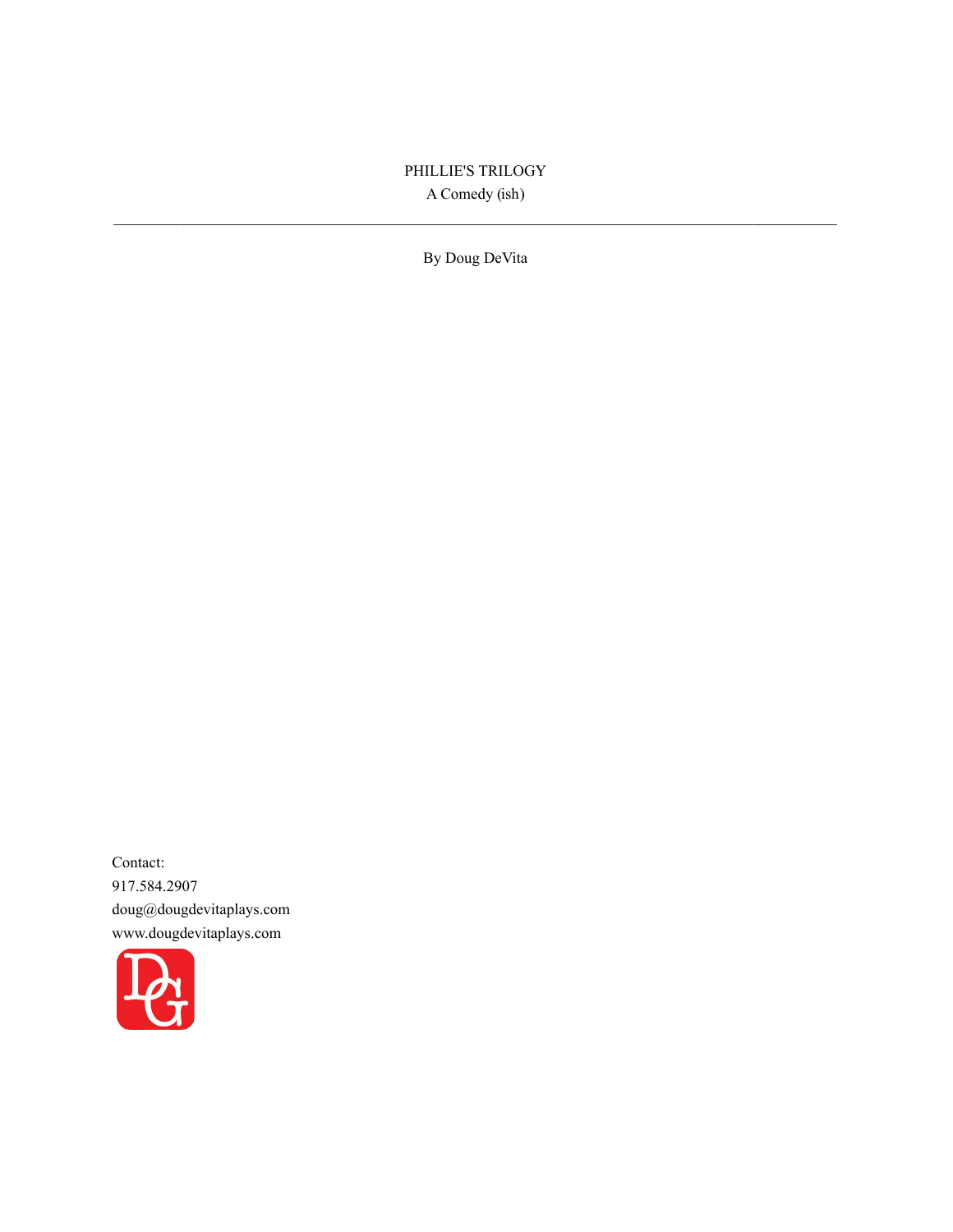| CAS $1/4$ W, $3$ M, with doubling (see below).             |                                                   |   |       |          |
|------------------------------------------------------------|---------------------------------------------------|---|-------|----------|
| Philip McDougal*                                           | A writer coping with loss<br>M                    |   | 49/57 |          |
| Veronica McDougal*                                         | Philip's mother; a frustrated '70s housewife      |   | F     | 52/54    |
| Barbara Quigley*                                           | Philip's childhood friend; coping with divorce    |   | F     | 49/57    |
| Grace Bradley<br>Barbara's mother; coping with memory loss |                                                   |   | F     | 76       |
| Phillie McDougal                                           | Philip as a child; precocious, mouthy, insecure   |   | M     | 12/14    |
| <b>Barbie Bradley</b>                                      | Barbara as a child; smart, overweight             | F | 12/14 |          |
| Keith Quigley*                                             | Phillie and Barbie's friend; fatherless, troubled | M | 12/14 |          |
| Jude Quigley*                                              | Barbara and Keith's son: angry, troubled          | M | 14    |          |
| Younger Grace*                                             | Veronica's best friend; possibly pregnant         |   | F     | 39       |
| Pete McDougal*                                             | Phillie's father; no-nonsense ad exec             |   | M     | 55       |
| Sheila Roth*                                               | Philip's no nonsense agent, a "broad"             |   | F     | $60$ ish |
|                                                            |                                                   |   |       |          |

# **CAST / 4 W, 3 M**, with doubling (see below):

## **\* Doubling:**

Philip/Pete Veronica/Sheila Younger Grace/Barbara Keith/Jude

# **SYNOPSIS**

Growing up gay in the "fabulous" '70s was no picnic for the precocious budding writer Phillie McDougal. Through nuns, priests, bullying classmates, parents – and years later the realization his best friend may not be the person he thought she was – he lived to tell the tales, with results no one bargained for. Including him.

# **DEVELOPMENT HISTORY:**

- READING: Scrap Mettle Arts, New York, NY Directed by Sarah Stites, 2016
- READING: The Great Griffon "Seeking The Queer Voice" Reading Series, New York, NY • Directed by James Phillip Gates, 2017
- FESTIVAL PRODUCTION: Fresh Fruit Festival, New York, NY Directed by Dennis Corsi, 2017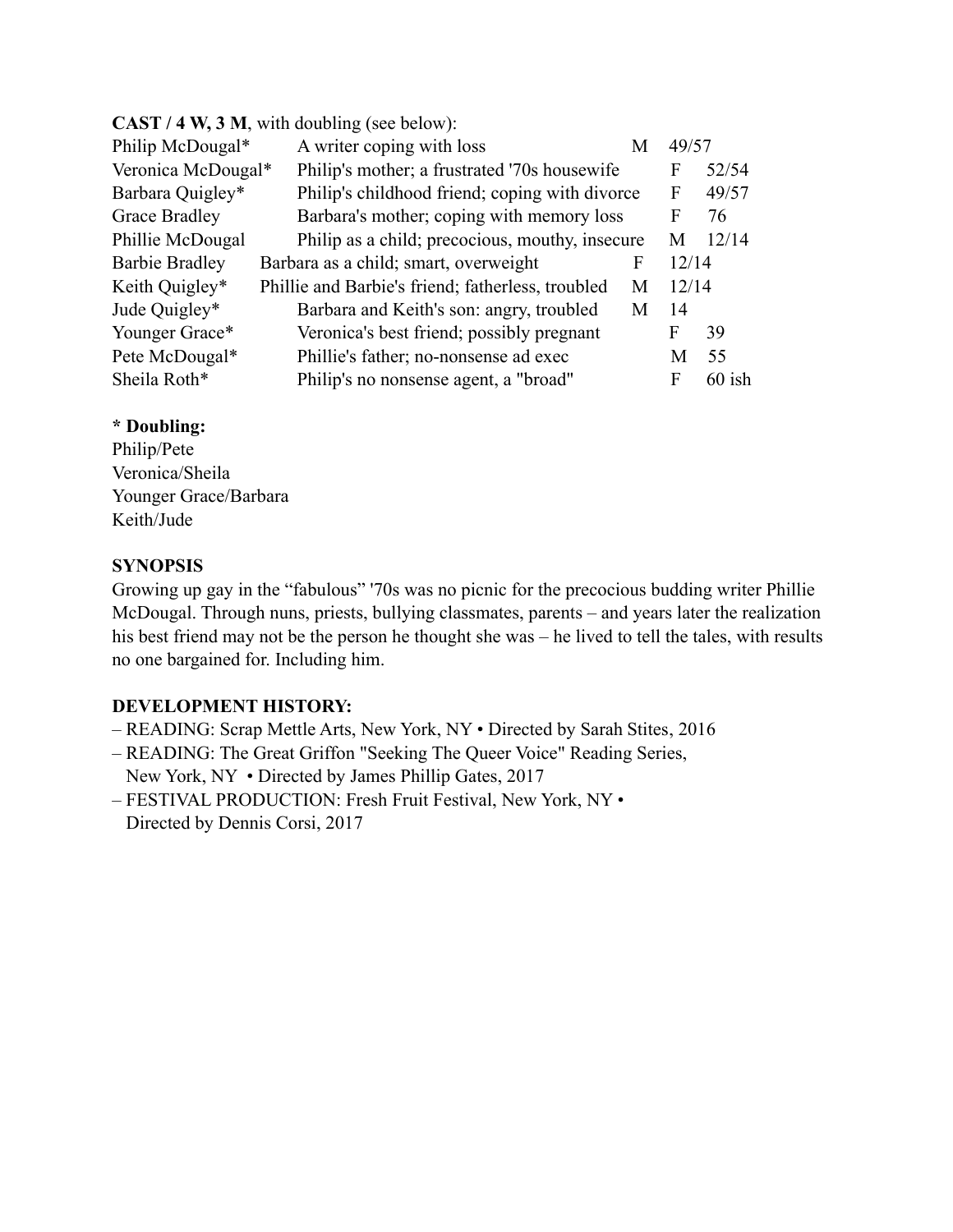RECOGNITION **WINNER** Outstanding Production Fresh Fruit Award of Distinction

### **WINNER**

–––––––––

––––––––

Scrap Mettle Arts Emerging Playwrights Competition

**SEMI-FINALIST** Barrington Stage Company Burman New Play Award

Normal Avenue New American Play Series

Campfire Theatre Festival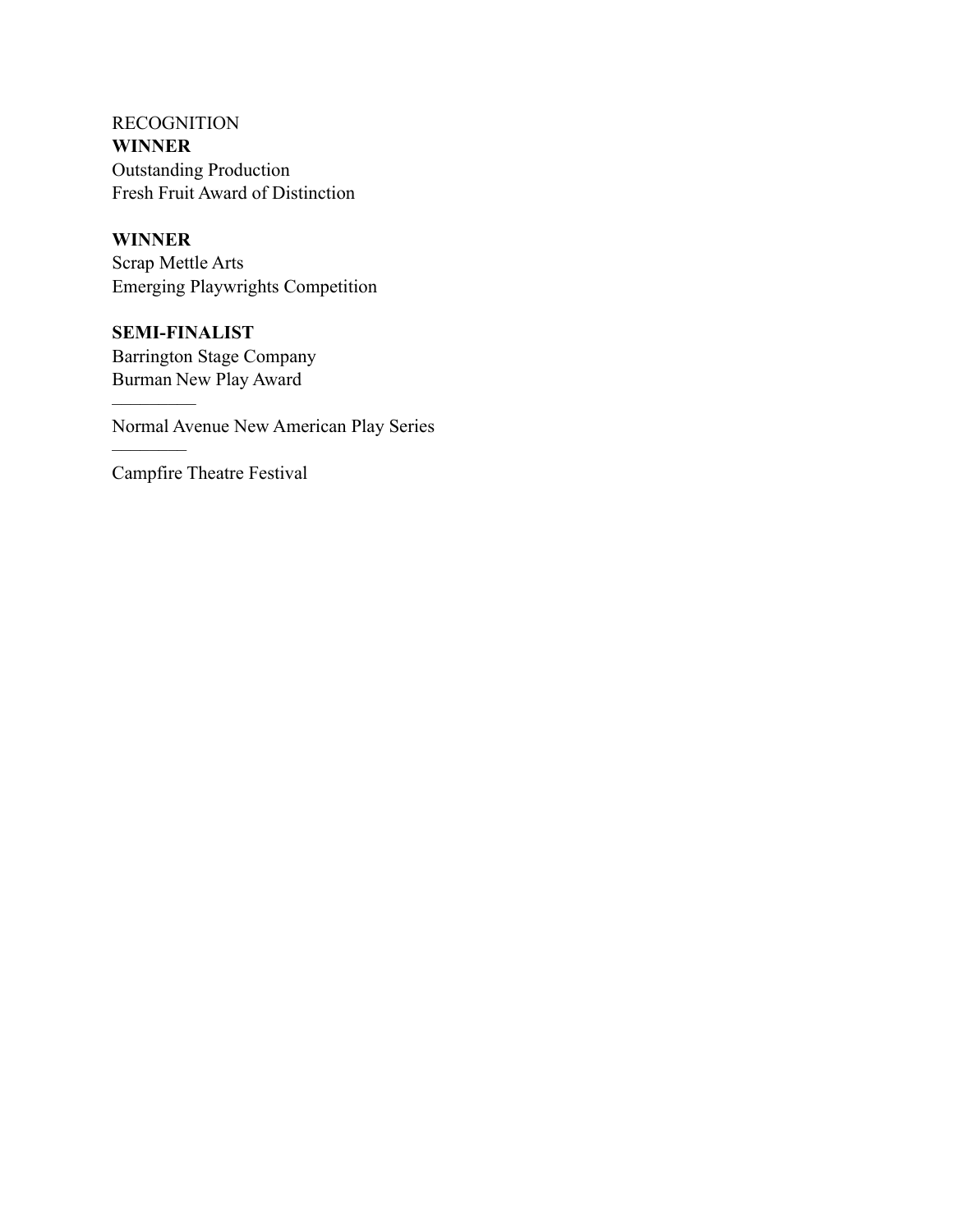# **ACT 1, PART 1: CHECKING THE BASEMENT FOR LEAKS**

The finished basement of the McDougal's home through is the match than Hardward, levis yashords on the north shore Lamburgh 1972. I we homeontos has been been assets that we hold be been assets that the matter of the belin The finished basement of the McDougal's home in an affluent, leafy suburb on the north shore of Long Island, a Thursday afternoon in late November, 1972. Two banquettes flanking a bar. A sliding glass door, slightly open. Veronica McDougal, 52, on the stairs; Grace Bradley, 39, behind the bar, mixing a pitcher of martinis.

# **VERONICA**

# PHILLIE! GRACE AND I ARE GOING TO CHECK THE BASEMENT FOR LEAKS, SO STAY OUT OF HERE UNTIL WE'RE DONE!

# (To Grace.)

Honest to God, I don't know what I'm going to do with that kid. Phillie used to be such an agreeable little boy, but ever since Celia left he's been out of control.

# GRACE

(As she's mixing the drinks.) So what happened? Why did they call you to come down to the school?

# VERONICA

He hit Sister Mary Dolores John this afternoon. Clocked her right across the kisser.

### GRACE

You're kidding!

# VERONICA

Nope. She took his notebook and began reading it. He grabbed it, she slapped him and he slapped her right back.

### GRACE

You know you're out of olives, right? Onion, or Twist?

### **VERONICA**

GODDAMNIT, PHILLIE! HAVE YOU BEEN EATING MY OLIVES AGAIN?

# GRACE

I don't think he's up there, Vee. I saw him, Barbie, and Keith Quigley heading to the brook before I came over here.

### **VERONICA**

And I'll just bet he took my olives with him. Onion.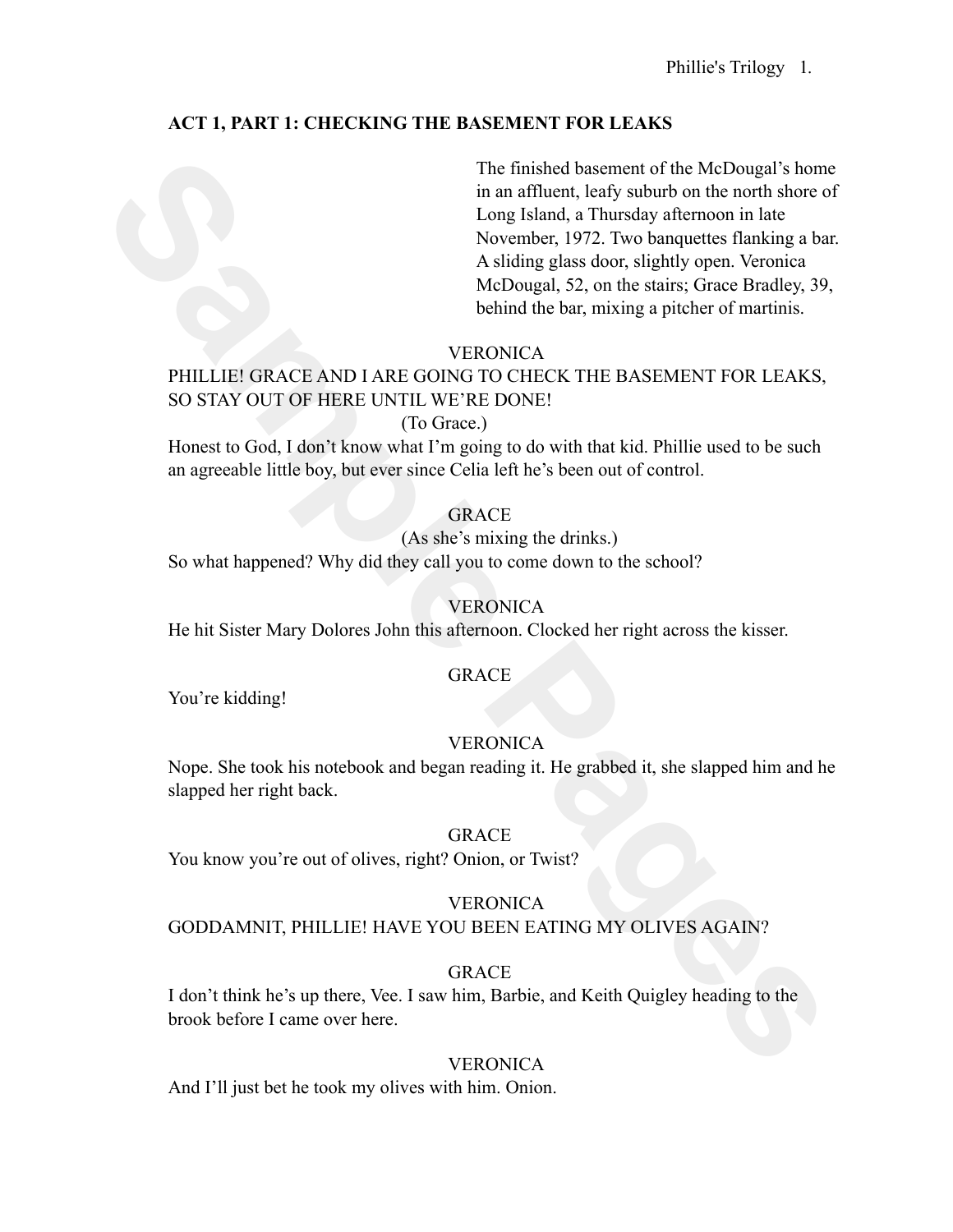Grace serves the martinis while Veronica lights two cigarettes, a la Paul Henreid, and hands one to Grace.

## GRACE

I like onions better with gin anyway. Phillie's got guts, I'll say that for him. Sister Mary Dolores John scares the bejesus out of me. The way she hisses *Mrsssss Bradley*, like I have no right to be married to Al.

## **VERONICA**

I told you not to tell her / you're

## GRACE

/ I know, I know, you're right. But still... well, it shouldn't be that way. My family has been in this country far longer than hers, I'll bet.

## **VERONICA**

I know, and it shouldn't matter. But to a bitch like / her

## GRACE

Veronica! You can't call a nun the "B" word!

# **VERONICA**

She lied, Grace! She stood there and said Phillie just walked up to her and hit her for no reason.

(Veronica starts to "perform.")

**Sample 19**<br> **Sample Pages**<br> **Sample Pages**<br> **Sample Pages**<br> **Sample Pages**<br> **Sample Pages**<br> **Sample Pages**<br> **Sample Pages**<br> **Sample Pages**<br> **Sample Pages**<br> **Sample Pages**<br> **Sample Pages**<br> **SAMPLE Pages**<br> **SAMPLE Pages**<br> I looked her right in the eye and said "Do you think I'm stupid, Sister? I know Philip has a temper, but I'm pretty Goddamn sure he wouldn't have hit you if he hadn't been provoked." Oh yes, Grace, I said "Goddamn" to a nun. You should have seen her face; I could see she was sending us both straight to hell. But without so much as a blink she said "I just asked to see his notebook and he slapped me." "And you didn't touch him?" "Oh no, Mrs. McDougal, I never touch the children."

# GRACE

Well, that's just baloney. Robert always used to complain about her hitting him. Of course, Robert probably deserved it.

# **VERONICA**

Probably. Anyway, so I'm looking at her, at Phillie, and at that new pastor, what's his name?

# GRACE

Father Mondello.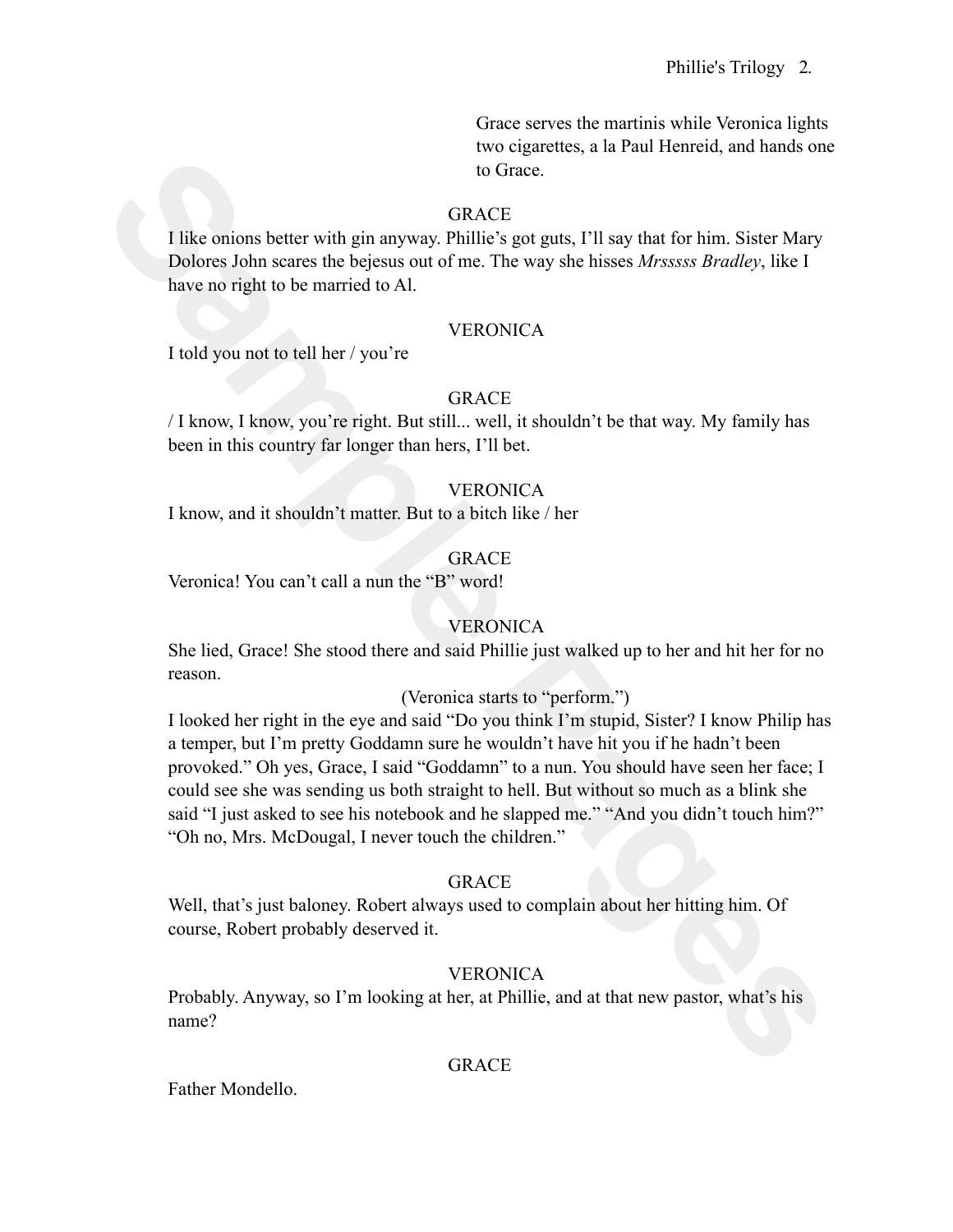Yeah, Mondello. So I'm looking at her, at Phillie, and that new gas-bag Mondello. "OK, Sister, if you didn't touch him, would you mind explaining why the side of his face is black and blue?" I had her there. "You wanna rethink your story now, Sister?" Mondello just started sputtering, actually sputtering like pea soup on the boil. "Now, Sister, I don't condone what Philip did, but Mr. McDougal and I will see to it he's punished appropriately."

#### GRACE

What are you going to do?

### **VERONICA**

Start, Tryou disht troch him, would you mind explaining why the side of his faces is<br>Start, Tryou disht trouch him, would you mind explaining why the side of his face is<br>back and blue?" Indial payard the meet "You wanna re Nothing. I'm not even telling Pete. Phillie will apologize tomorrow morning and that will be that. So anyway, I leaned right into that smirking, sanctimonious puss of hers and said "But you listen to me, Sister, and listen good: this is not the first time Philip has complained about your hitting him. It's not even the first time I've heard complaints about your "touching the children," as you call it. Ten years ago you slapped my daughter Celia because she was left-handed. You think I've forgotten that? I'm tired of your bullshit. Mr. McDougal writes big checks every year to help maintain this school; Father, if I find out that Sister Mary Dolores John or any of your faculty ever touches my son again, those checks will stop. And Sister, your sanctimonious ass, as the kids say, will be grass. I don't have seven lawyers in my family for nothing."

#### GRACE

Too bad your father wouldn't let you go to college. You'd've made a terrific lawyer too.

### **VERONICA**

I know. That's why I swore I'd let my kids do whatever they want. Celia wants to be a painter, I let her be a painter. And if Phillie wants to be a writer, then I want him to be a damn good one, not some hack who dreams of glory while pushing Rice-A-Roni for a living like his father. I don't want anything standing in his way.

#### GRACE

Did they say anything?

### VERONICA

I didn't give them a chance. I just took the notebook from her clammy little hands, gave it back to Phillie, and we left.

### GRACE

Well, it's about time someone said something. I'd never have the nerve.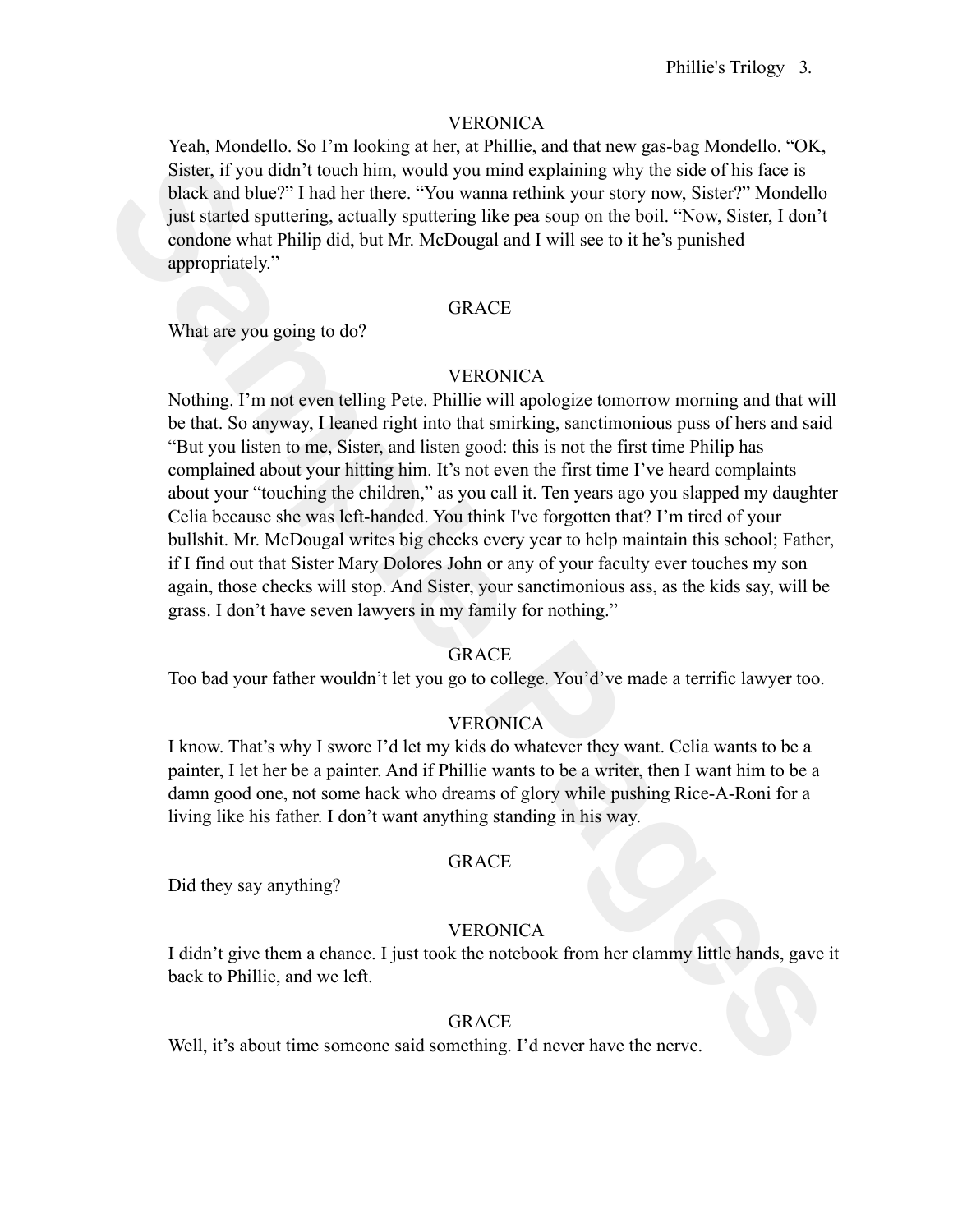I would have pulled him out of there this afternoon, but we've poured so much money into that school Pete would kill me.

#### GRACE

It *is* one of the top schools in Nassau County, Vee. That's why we all moved out here, isn't it?

### **VERONICA**

into that school Pete would kill me.<br> **SIRACE**<br>
It is one of the top schools in Nassau County, Vee. That's why we all moved out here,<br> **SIRACE**<br>
1 don't know. Maybe. What kills me is she actually got to read some of what's I don't know. Maybe. What kills me is she actually got to read some of what's in that notebook. I've been trying to get a peek into that thing for years and I can't get it away from him.

### GRACE

What about when he's sleeping? That's when I go through Barbie's stuff. Mostly empty Twinkie and Ring-Ding wrappers.

#### VERONICA

Please, Grace, do you think I'm an idiot? He's a sneaky one. He's got a hiding place somewhere. I've torn his room apart and I'll be damned if I can find it.

#### GRACE

Barbie just leaves clues everywhere. It's like she wants to be fat and torture me with it.

#### **VERONICA**

Well, if you didn't buy the junk in the first place...

## GRACE

Al likes Twinkies and Ring-Dings.

#### **VERONICA**

And Barbie has Al's metabolism, Grace!

#### GRACE

Metabo what?

#### **VERONICA**

Metabolism. It's a physiological thing. You and I have high metabolisms so we don't gain weight. Barbie and Al have low metabolisms so they have to watch what they eat.

#### GRACE

How do you know these things?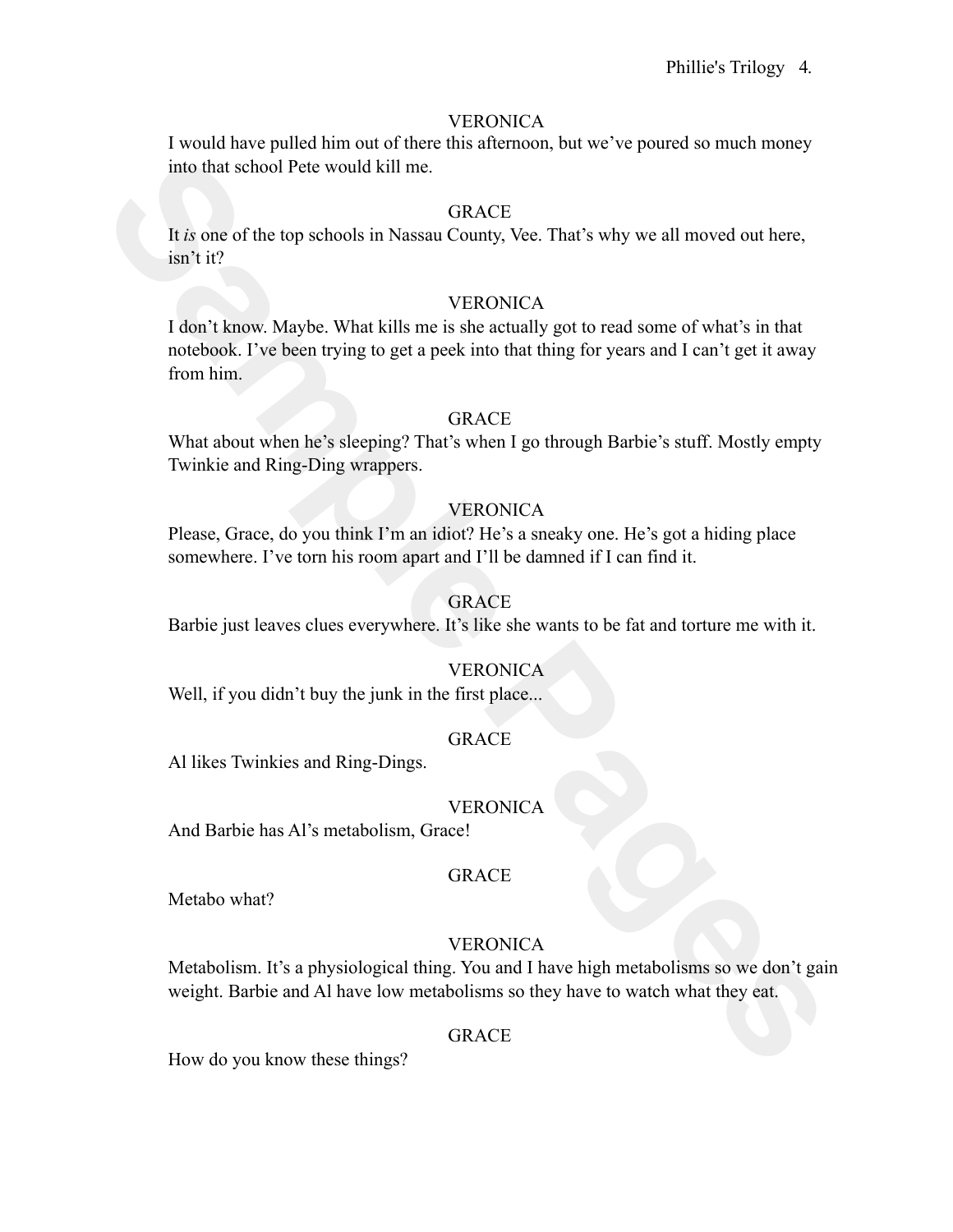Carol Channing on Merv Griffin.

## GRACE

Well, I'll be damned. Good to know. Next time Barbie goes on and on about being an actress, I can point out how thin Carol Channing is. Not that we'd ever let her go into show business anyway.

### **VERONICA**

Why not, if that's what she wants to do?

# GRACE

You've already talked me into letting her go to college if she wants, Vee. But if she does, I'd rather she study something useful, like teaching.

## VERONICA

**SIRACE**<br>
SAMPLE II be dammed. Good to know, Next time Barbie goes on and on about being an<br>
actress. I can point out how thin Carol Chamming is. Not that we'd ever let her go into<br>
show business anyway.<br>
VERONTCA<br>
Wity no Well, you know what I think about that but she's your kid. Anyway, what were we talking about? Oh yeah, Phillie and that damned nun. He's so much harder to deal with than Celia was when she was his age, and she was no picnic either.

## GRACE

Boys are difficult, Vee. I've just about given up on Robert.

# **VERONICA**

At least he's going away to college next year. I've got six more years of this with Phillie.

### **GRACE**

I'm just praying Robert doesn't get some girl pregnant.

### **VERONICA**

Yeah, do you really think I have to worry about that? The last of the McDougals is a queer.

### GRACE

My daughter is fat. You know what it's like to shop at Lane Bryant for a 12 year old girl?

### **VERONICA**

At least Barbie speaks to you. You think boys are difficult? Wait until she's 15.

# GRACE

Sometimes I think I'll be stuck with Barbie forever. Do you know how hard it is to marry off a fat girl?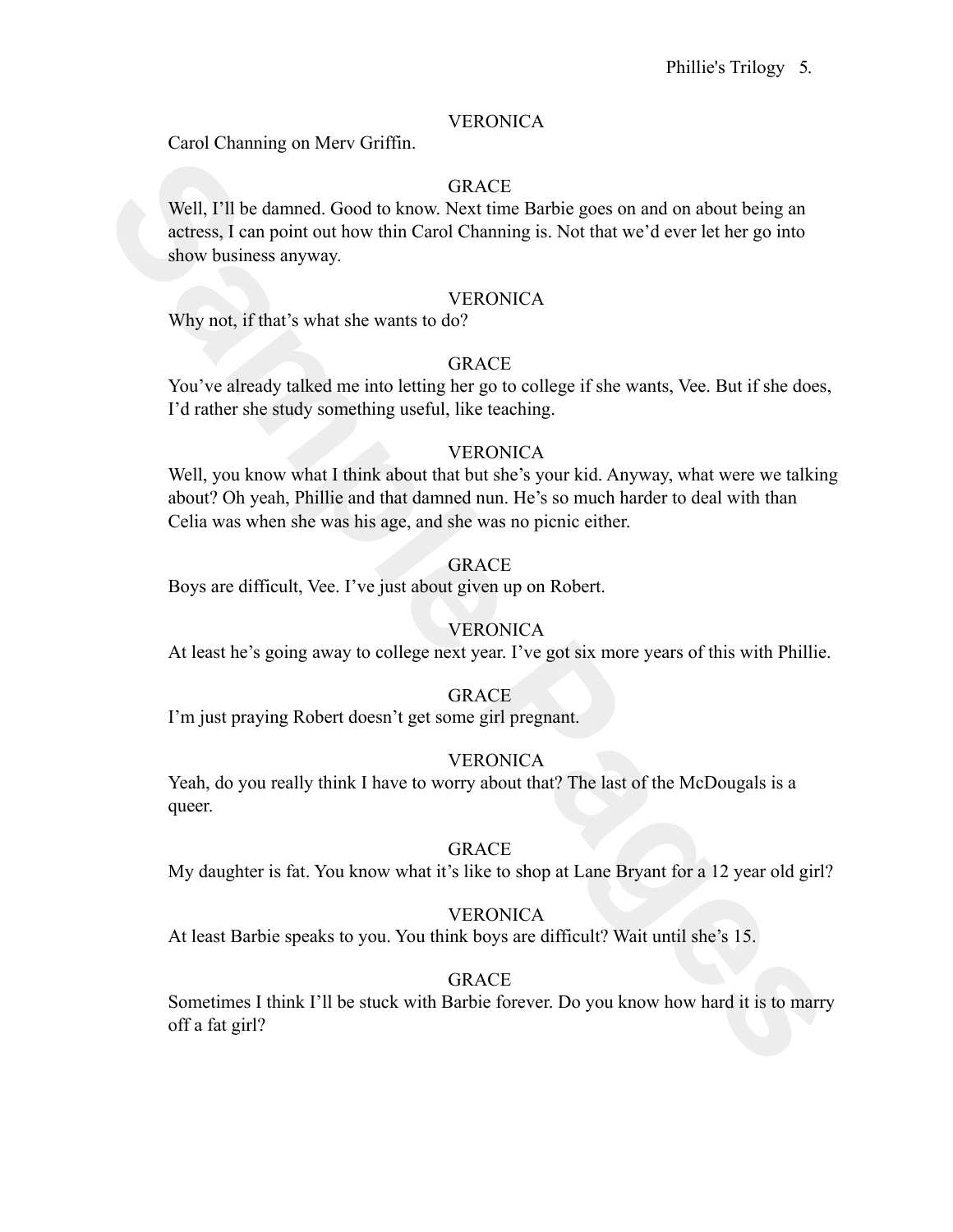Talk to me when she meets some guy and elopes to California the day after she graduates art school, as far away from me as she can get. I haven't even met my son-in-law.

#### **GRACE**

This isn't a contest, Vee.

They start to laugh.

### VERONICA

Can you believe us?

# GRACE

I know. I mean, I love my kids, but sometimes I wonder if I only love them out of some sense of obligation.

#### VERONICA

Sometimes I wonder why I even had a kid when I was 40.

# GRACE

I always assumed Phillie was an accident.

### **VERONICA**

Oh no, I wanted him, Grace. Pete wanted me to go back to work so we could afford to move out here; I wanted to stay in Queens, so I got pregnant on purpose.

### **GRACE**

On purpose?

#### VERONICA

I poked holes in his rubbers.

## GRACE

(She thinks about that, and then looks at Veronica, shocked.)

Oh!

## **VERONICA**

**Sample Page 12 (Sample Page 1)**<br> **Sample Page 2)**<br> **Sample Page 2)**<br> **Sample Page 2)**<br> **Sample Page 2)**<br> **Sample Page 2)**<br> **Sample Page 2)**<br> **Sample Page 2)**<br> **Sample Page 2)**<br> **Sample Page 2)**<br> **Sample Page 2)**<br> **Sample** Didn't matter. Pete wrote those "The San Francisco Treat" commercials and now twelve years later I'm 52, living in a neighborhood where we don't really belong and I'm the oldest mother in St. Bartholomew's PTA. Pour me another one of those. It's cold in here. (She notices the open door.) Goddammit! I keep telling Phillie to close that damn door.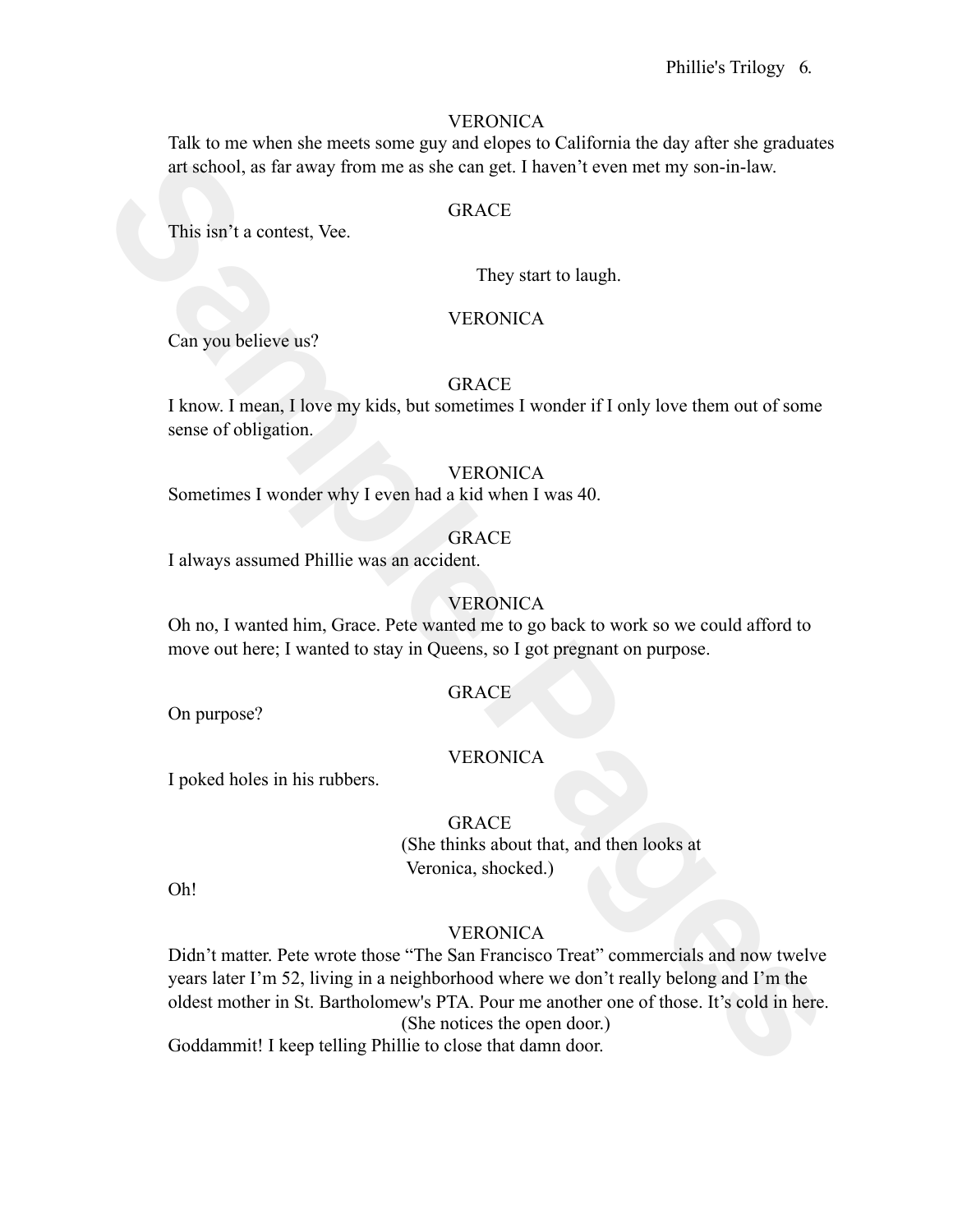Keith Quigley, 12, appears at the door. He is a handsome bi-racial boy.

### KEITH

Hello, Mrs. McDougal.

#### VERONICA

Jesus! Keith Quigley! You scared the shit out of me.

## KEITH

**Sample Pages 1920**<br> **Sample Pages 1920**<br> **Sample Pages 1920**<br> **Sample Pages 1920**<br> **Sample Pages 1920**<br> **Sample Pages 1920**<br> **Sample Pages 1920**<br> **Sample Pages 1920**<br> **Sample Pages 1920**<br> **Sample Pages 1920**<br> **Sample Page** I'm sorry. I was just wondering if you've seen Phillie and Barbie? I'm "it" and I've been looking for them for half an hour.

#### VERONICA

I'm sorry, Keith, I'm not sure where they are. Have you tried down by the brook?

#### KEITH

That's where we started.

# GRACE

Maybe they've gone to my house?

#### KEITH

I checked there. Nope. I gotta go meet my mother at work.

### VERONICA

How's your cousin Candy?

#### KEITH

They think they got it all. We'll know better in a couple of weeks.

#### GRACE

What a shame about her leg.

### KEITH

Yes, ma'am.

### GRACE

She's in our prayers, Keith. You all are.

### KEITH

Thank you, Mrs. Bradley. I really gotta go now, my mom said we have to get to the hospital before dinner. You'll let Barbie and Phillie know?

### VERONICA

Go on, honey, I'll let them know.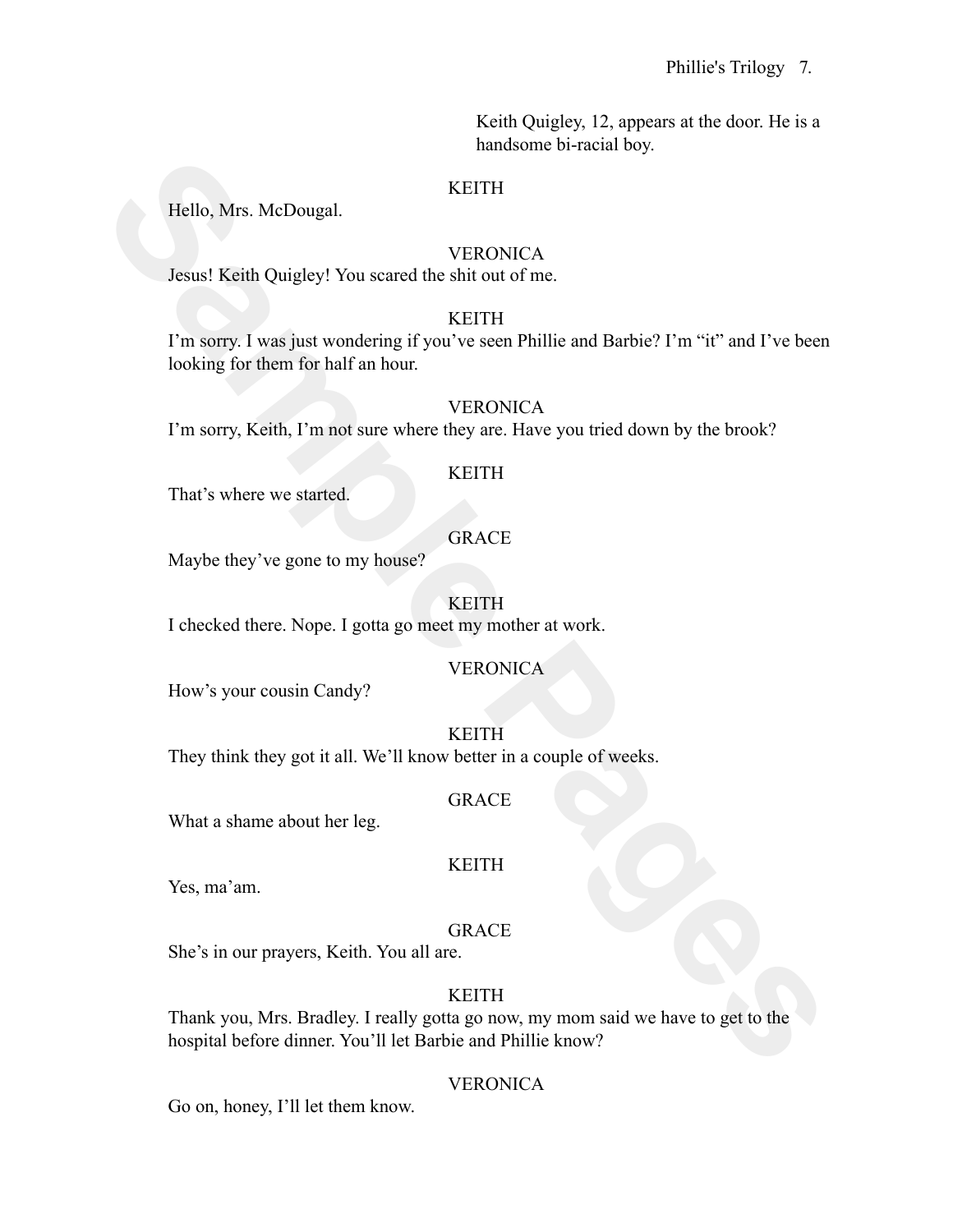Keith goes.

### **GRACE**

Such an awful thing to happen to a child.

# **VERONICA**

Almost makes me feel bad I can't stand Candy's mother.

#### GRACE

Veronica!

### **VERONICA**

Oh come on, Grace. You can't stand Maureen Walsh either. You've said so yourself.

#### GRACE

Such an awful thing to huppen to a child.<br>
VERONICA<br>
VERONICA<br>
Almost makes me feel had I can't stand Candy's mother.<br>
VERONICA<br>
CRACE<br>
VERONICA<br>
Oh come on, Grace. You can't stand Maureen Walsh either. You've said so your But it's still awful. It's bad enough we have to worry about broken bones, chicken pox, upset stomachs, colds, science fairs... But your child losing a leg?

They both take long drags on their cigarettes.

## **VERONICA**

What kind of God gives a kid cancer?

They sit quietly for a bit, then Grace blurts out:

# **GRACE**

I'm pregnant, Vee.

Veronica takes one more drag on her cigarette, stubs it out, and lights another.

## VERONICA

Did you watch "Maude" last week?

### GRACE

Father Mondello told us we'd be excommunicated if we watch that show!

### VERONICA

Yeah, and then he goes and gives "Best Halloween Costume" to Jamie Furlong wearing Lorraine's sweater vest and a gray wig. Father Mondello can go to hell.

### GRACE

VEE!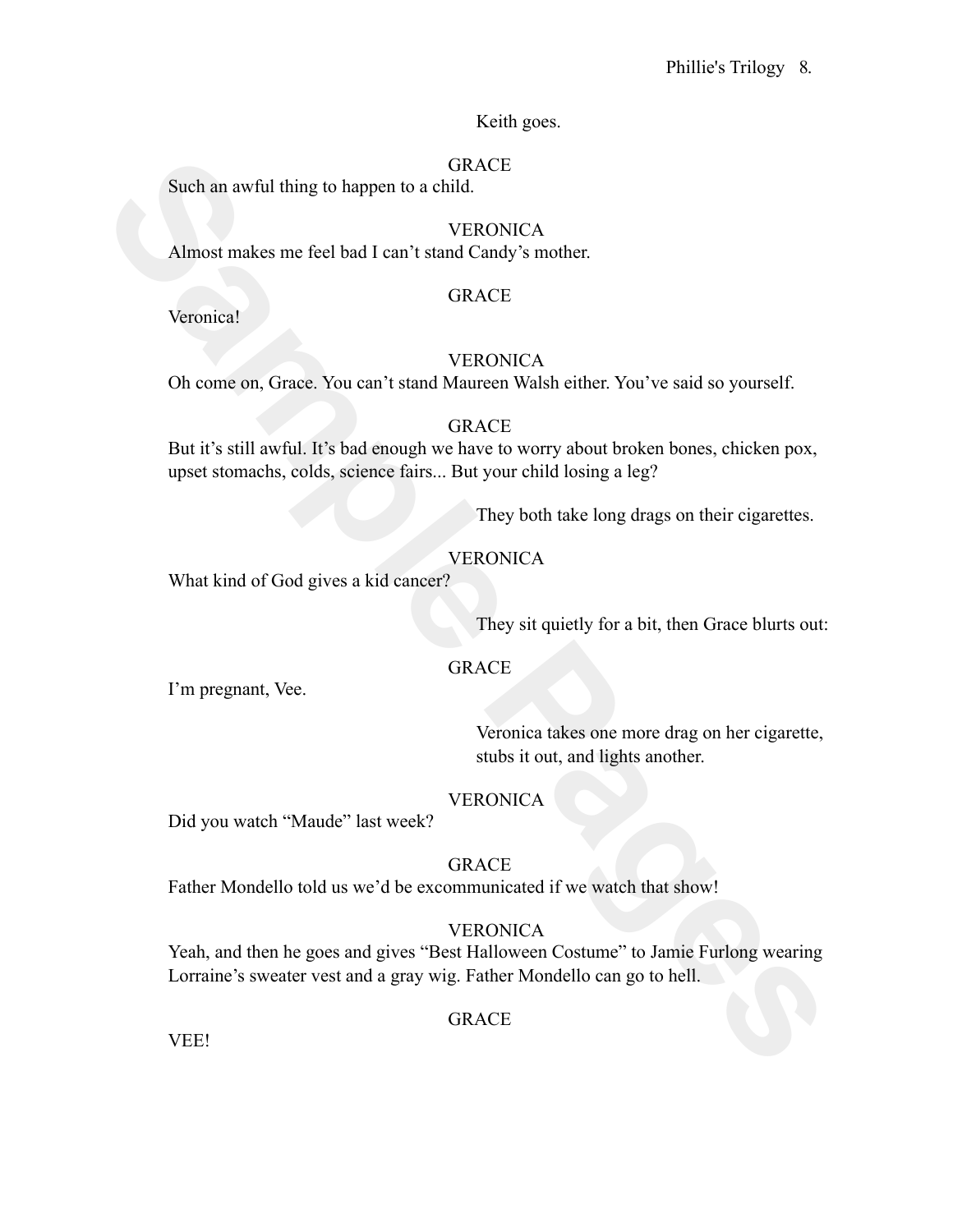I'm sick of it. Phillie built a piano out of oak tag and didn't even get an honorable mention.

#### GRACE

He was kind of cute.

## **VERONICA**

mention.<br> **SAMPLE REVALUANT CONTEX**<br> **SAMPLE CONTEX**<br> **SAMPLE CONTEX**<br> **SAMPLE CONTEX**<br> **SAMPLE CONTEX**<br> **SAMPLE CONTEX**<br> **SAMPLE CONTEX**<br> **SAMPLE CONTEX**<br> **SAMPLE CONTEX**<br> **SAMPLE CONTEX**<br> **SAMPLE CONTEX**<br> **SAMPLE CONTEX** Cute? His costume was genius. But Phillie's a little "different" so they give the prize to some stupid trust-funded surgeon's kid parading around as a TV abortionist? They think we don't notice shit like that?

### **GRACE**

Calm down, Vee!

### **VERONICA**

I know, I just get so frustrated sometimes. If I'd known what having this kid was going to be like... I'm sorry, Grace, I didn't mean to go on like that. Does Al know?

# **GRACE**

I haven't told anyone yet. Not even my mother.

### VERONICA

How old are you now?

### GRACE

I'm almost 40.

### **VERONICA**

Think about it, Grace. Do you really want to be the oldest mother in St. Bart's PTA?

#### GRACE

What else am I going to do? I can't very well disappear for 9 months and then put it up for adoption, can I?

## **VERONICA**

Come on, Grace, it's *19*72, not *18*72. You've got options. If Maude can have one...

#### GRACE

That's a mortal sin!

## **VERONICA**

You still believe all that?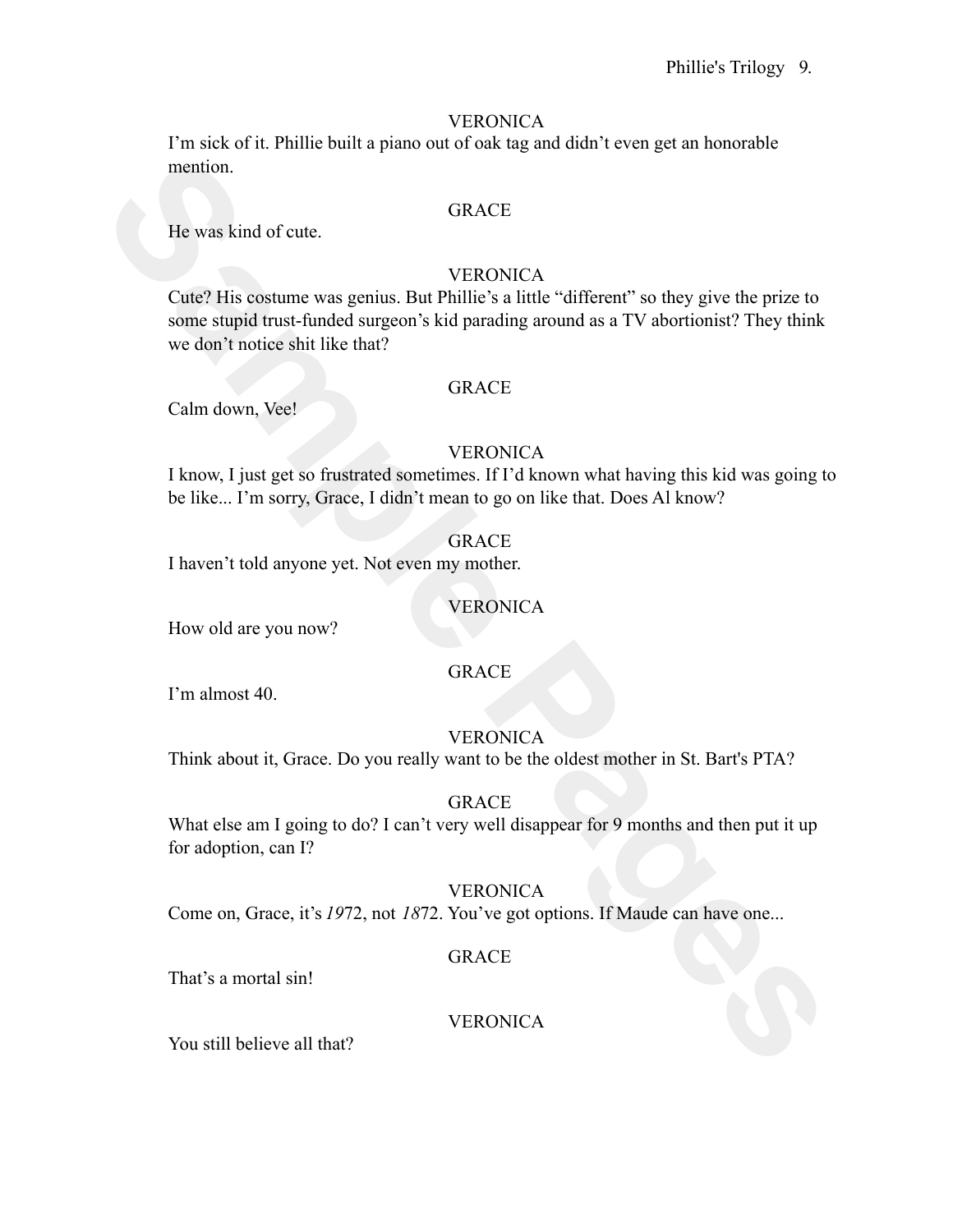## GRACE

Don't you?

## **VERONICA**

I don't know.

**GRACE** 

You go to mass every week, you take Communion...

# **VERONICA**

VERONICA<br>
14 don't know.<br>
GRACE<br>
You go to mass every week, you take Communion...<br>
VERONICA<br>
16 whiled, the priests and the nums telling us it was food's will, and I believed it, every single<br>
buried, the priests and the n I don't know what I believe anymore. All those kids my mother had, all the ones she buried, the priests and the nuns telling us it was God's will, and I believed it, every single word of it. And today a nun lies to me? Flat out lies, and the pastor would've let her get away with it if I hadn't said anything? *I've* played by the rules. I've done what's expected. And what have I got? A husband who's never home, a daughter who barely speaks to me, a son I don't understand and who's probably queer... It's hell, Grace. Especially since I know it doesn't have to be that way anymore. I could leave Pete. I could get a job like Brenda Quigley did when Keith's father ran out on them. Or I could go back to school, get a degree in... something. But maybe I'm too old. And maybe, just maybe, Phillie really does need me.

# GRACE

Of course he does!

# **VERONICA**

I don't know what Pete knows or thinks, but truthfully, if the kid's queer, he's queer. I don't really care. Wouldn't be the first in the family... Pete's nephew Glen. And my oldest sister Vivian. I think

### GRACE

I've wondered about her.

# VERONICA

We all have. It's a tough, lonely life, and he'll need someone who believes in him. Or can at least fake it. Does that make me an awful Catholic? And if it does, then do I *really* want to be Catholic anymore?... I'm sorry, Grace, I'm just going on and on... So? What are you going to do about the baby?

### GRACE

I don't know.

# VERONICA

Just think about it.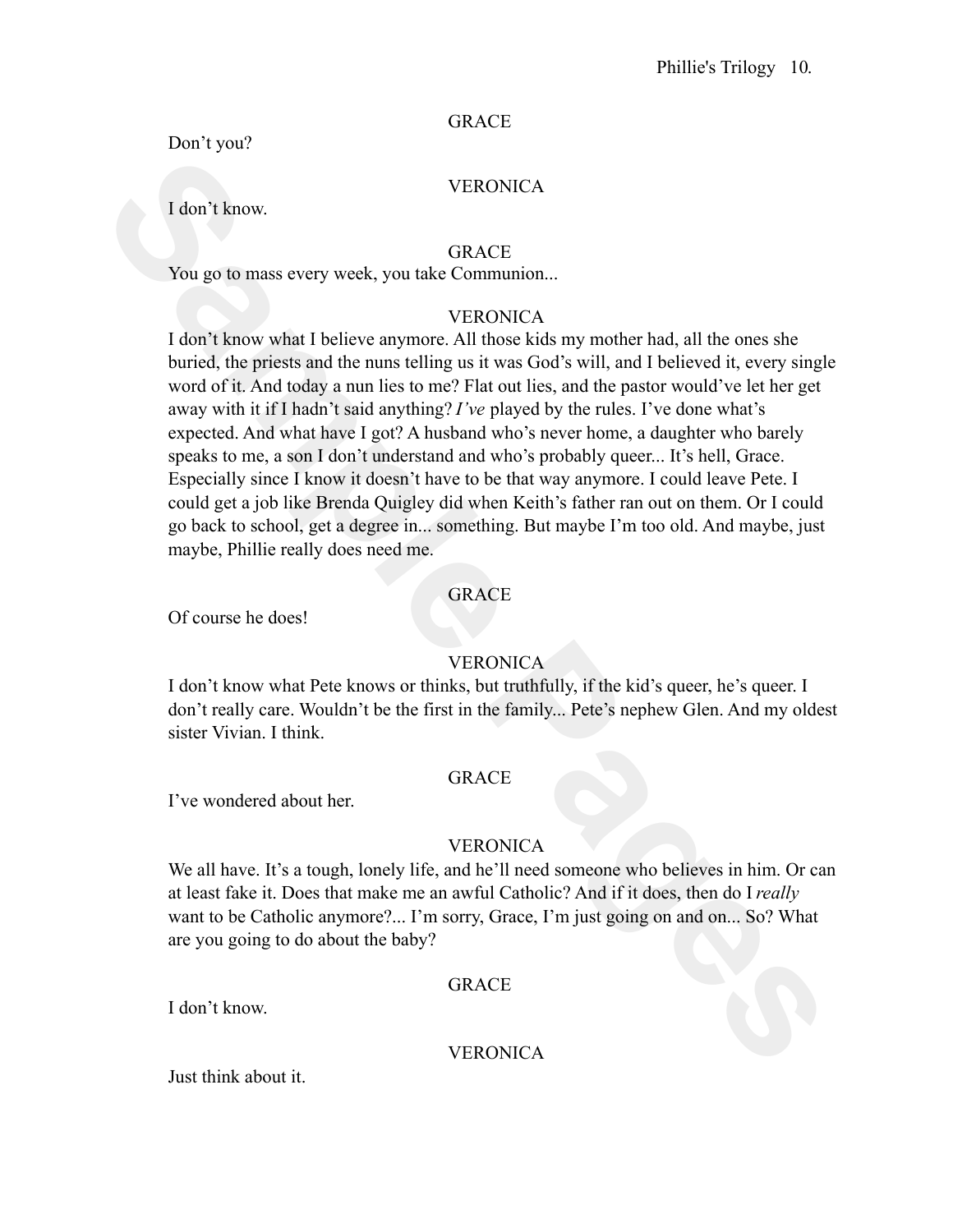#### GRACE

It is legal in New York now, isn't it?

## **VERONICA**

My nephew Michael is a doctor. He's very discreet.

# **GRACE**

**Sample Pages In Fig. 100 Fact about the CONTEX CONTEX CONTEX CONTEX INTERFERENCE IS a doctor. He's very discrete.**<br> **SEACE**<br> **SEACE**<br> **SAMPLE PAGES INTERFERENCE IS the big of the big Pages of the get to get dimer on the s** I guess it wouldn't hurt just to talk to him. I'll think about it. Good Lord, look at the time! I've got to get dinner on the stove.

## VERONICA

Jesus, me too.

They sip their drinks and smoke their cigarettes contemplatively, not making any effort to leave.

### GRACE

You wouldn't really leave Pete, would you Vee?

## VERONICA

I've thought about it. But then I look at Keith Quigley and think "do I really want that kind of life for Phillie?"

### GRACE

I feel bad for Brenda. I mean, can you imagine having to live with your kid in the servant's quarters of your sister's house?

### **VERONICA**

Oh don't kid yourself. I'd make sure I get the house. And then I'd sell it and move back to Queens.

...

You know, I don't feel like cooking. Let's take the kids to Scobee. I like their burgers.

#### GRACE

But that's all the way in Little Neck!

### **VERONICA**

It's barely four miles, Grace.

(She swigs the rest of her martini.)

I'll drive.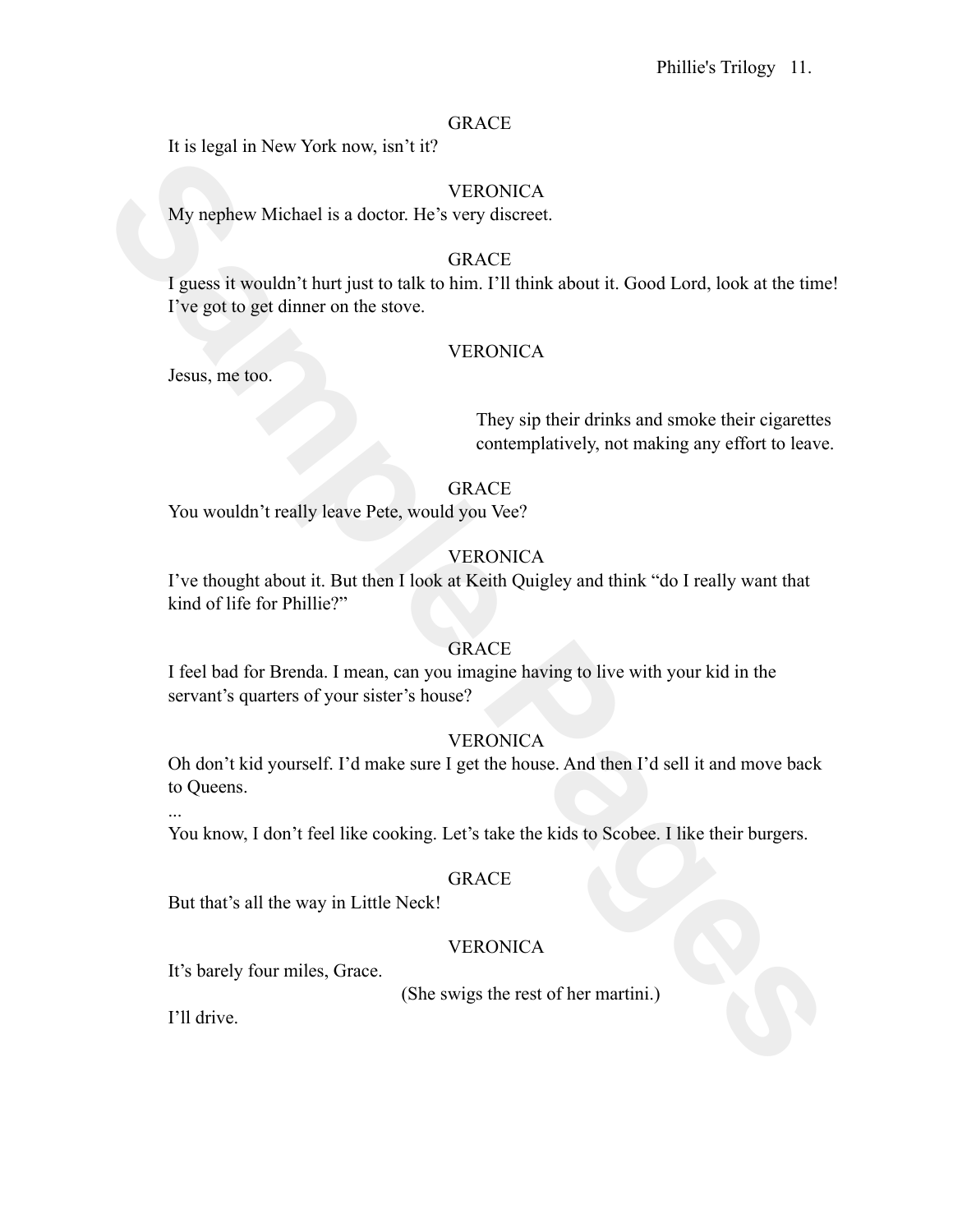Veronica stubs out her cigarette. Grace puts hers in the ashtray, absentmindedly leaving it still burning. They start up the stairs.

### GRACE

What about Pete and Al?

#### VERONICA

Leave a note and let 'em nuke a Swanson's.

GRACE You can't nuke a Swanson's, Vee. Trust me, I know.

**SINGLE SET UP:** Start up the starts.<br>
Using Pages 1 and starts.<br> **SEACE**<br> **SEACE**<br> **SEACE**<br> **SEACE**<br> **SEACE**<br> **SEACE**<br> **SEACE**<br> **SEACE**<br> **SEACE**<br> **SEACE**<br> **SEACE**<br> **SEACE**<br> **SEACE**<br> **SEACE**<br> **SEACE**<br> **SEACE**<br> **SEACE AREFA** And they're gone. A moment, then one of the banquette seats lifts up. Phillie, 12, climbs out with his notebook and a jar of olives, stubs out Grace's still burning cigarette as if it's something he does every day (which it is), and opens the other banquette.

## PHILLIE

(Whispering.)

It's okay, Barbie. They're gone.

Barbie, also 12, climbs out. She's pudgy, but pretty. She stuffs a Twinkie in her mouth. He pops an olive into his. They sit there quietly trying to absorb what they've just heard as the lights fade.

# **ACT 1, PART 2: WRESTLING MATCH SCENE 1: A WEDNESDAY AFTERNOON IN LATE JUNE, 1974**

In the dark between scenes, we hear six gunshots ring out, followed by dramatic music, and a crash.

#### MONTY BARAGON

Mildred!

Lights come up on Veronica, now 54, cigarette in hand and reading a newspaper. Phillie, now 14, on the floor with a well-worn copy of "Harriet The Spy," and his notebook.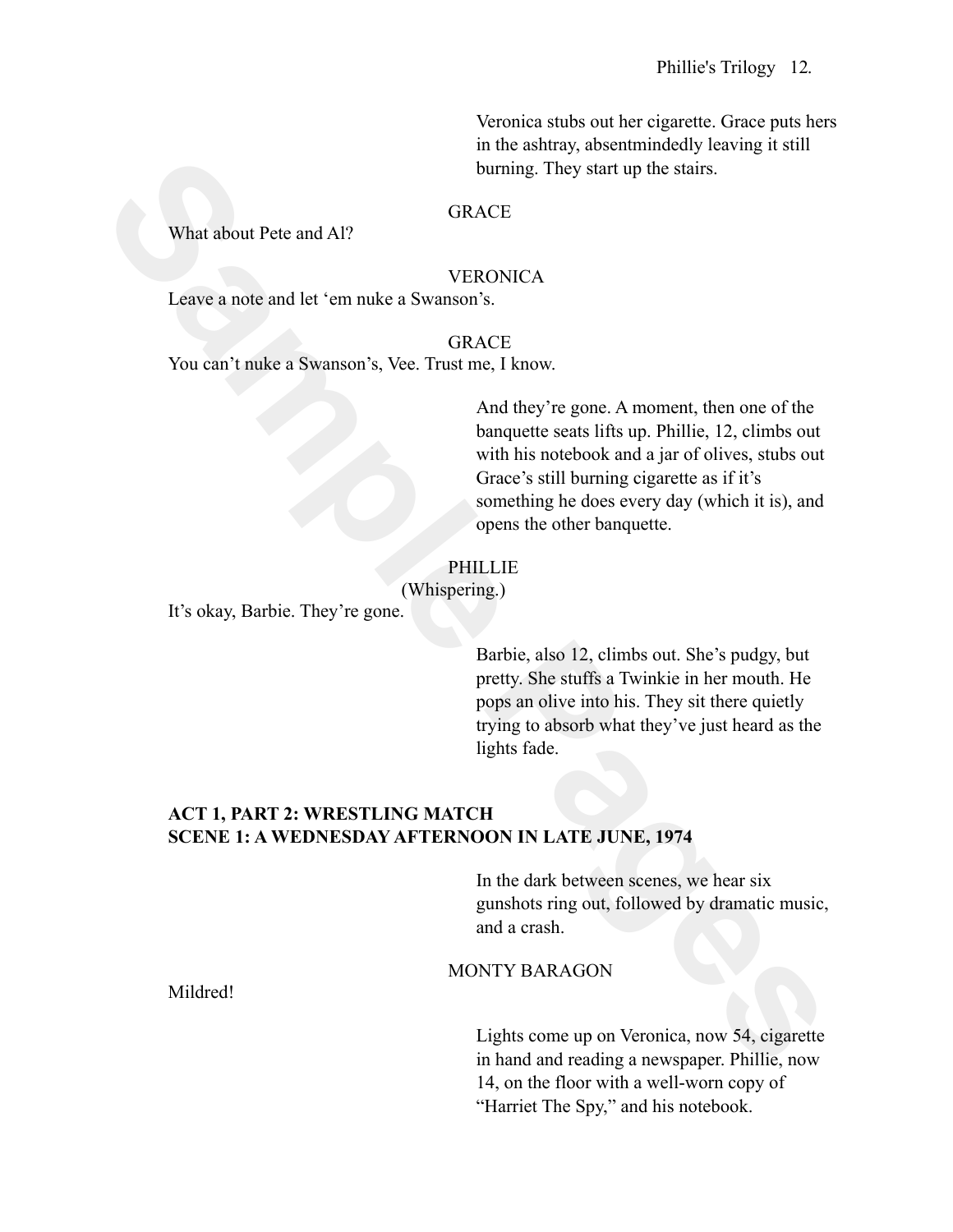"Mildred Pierce"\* is on TV; he's reading, and mouthing along to the movie.

#### **VERONICA**

How was school today?

## PHILLIE

(Not looking up from his book.)

Shhhh! I'm watching this.

#### **VERONICA**

Phillie, I asked you a question. How was school today?

### PHILLIE

(Quickly, impatiently.)

I don't want to talk about it.

## VEDA PIERCE

"You've got to help me. Give me another chance. It's your fault I'm the way I am!"

### VERONICA

Turn that Goddamn TV off! You've seen that movie 5,000 times! If you're going to read then *read.* Although don't you think you're a little too old for that book now?

#### PHILLIE

I like it. Harriet's a spy, like m – I mean, she's a writer. Like me.

**Sample Pages** Veronica stares at him a moment but the phone rings before she can say anything and she starts upstairs. It stops before she's even halfway up. Sighing, she turns and comes back down.

#### VEDA PIERCE

"Don't worry about me, mother. I'll get by."

### **VERONICA**

Phillie, I told you to turn that thing off!

### PHILLIE

(Not looking up from the book, he picks up the remote and turns off the TV.)

It's over now anyway. I'm freezing.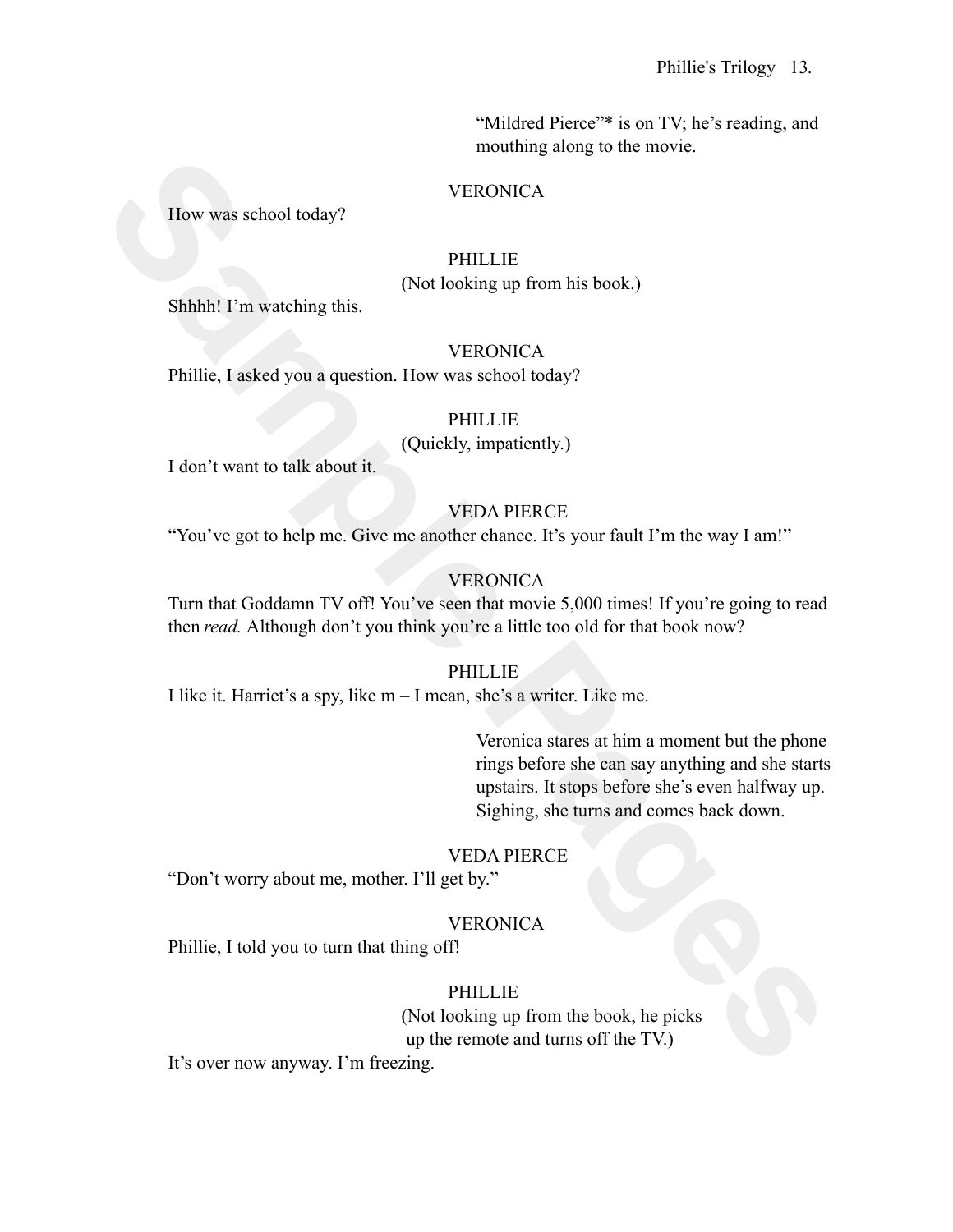I don't care how cold you are, Phillie, it's hot as hell out and I'm not turning off the air.

#### PHILLIE

Sister Irmalita Simon said if we think it's too hot, we should "all spend at least one day a week without air conditioning to remember the suffering of St. Joan at the stake."

#### **VERONICA**

Sister Irmalita Simon has a couple of screws loose if you ask me. Go and get a sweater if you're cold.

**Sincer Irmailian Simon said if we think it's too bot**, we should "all spend at least one day a<br>
week without air conditioning to remember the sufficing of St. Joan at the static."<br>
Sister Irmailia Simon has a couple of se Phillie gets up and heads to the stairs. He and Veronica see his notebook on the floor at the same time he realizes he's left it. They eye each other warily as he grabs it.

PHILLIE (As he stomps up the stairs.)

Nice try, mom.

# **VERONICA**

(To herself.)

Dammit!

(To Phillie.)

PHILLIE! The whole damn house is shaking. Can't you go up the stairs like a normal person?

# PHILLIE (OFF)

NO, I CAN'T!

### **VERONICA**

JUST BECAUSE YOU'RE NOT INVITED TO THAT PARTY TONIGHT, DON'T TAKE IT OUT ON ME! IF YOU'RE

VERONICA MAD, GET GLAD, DAMMIT!

PHILLIE MAD, GET GLAD, DAMMIT!

### VERONICA

WATCH YOURSELF, PHILIP!

(To herself.)

Who the hell lets their kid throw a party on a Wednesday night anyway? (She looks at her watch.)

4:30. Oh, what the hell.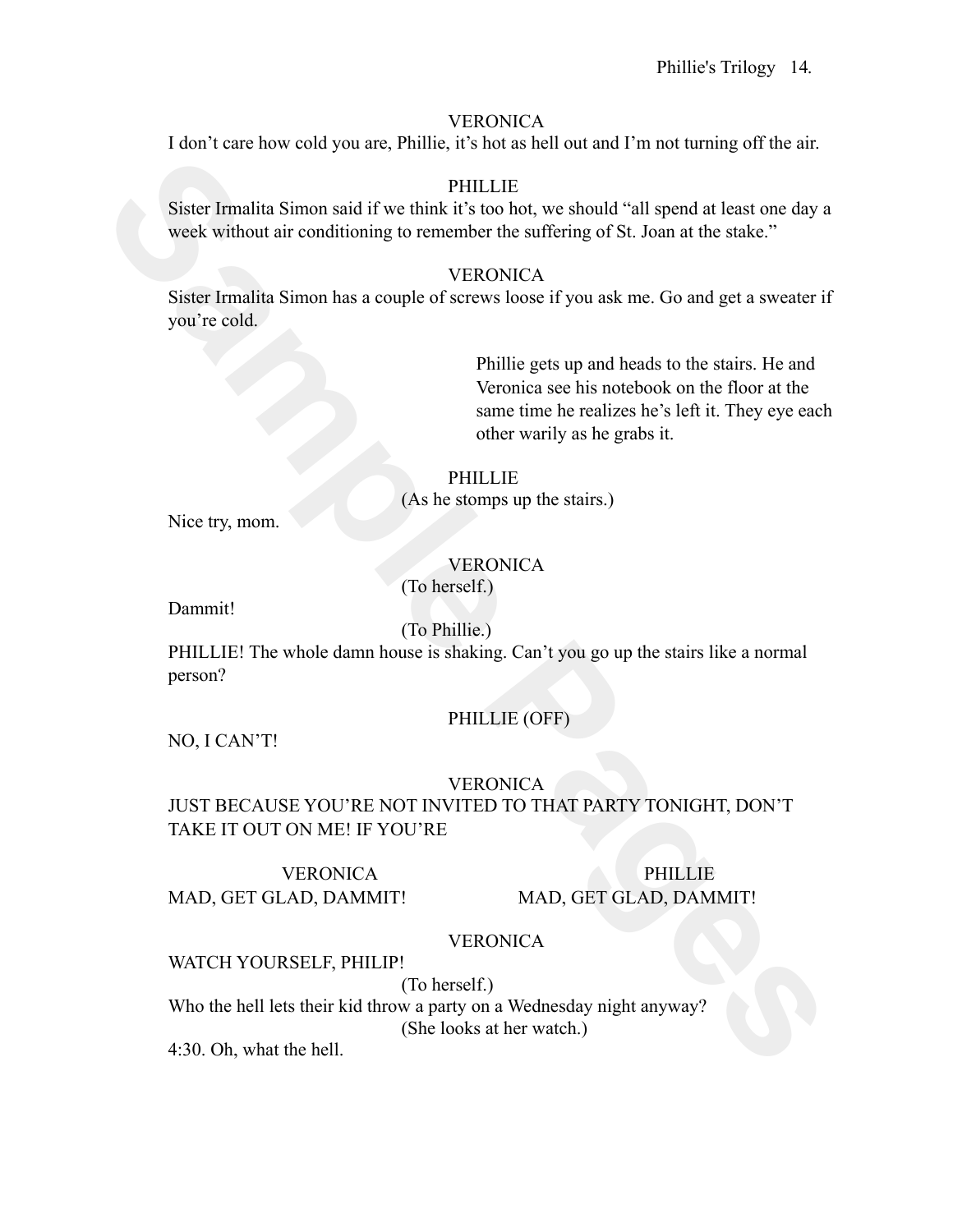(She takes a jar of olives out of the fridge, and mixes herself a martini.) THANKS FOR LEAVING ME AN OLIVE!

# **PHILLIE**

YOU'RE WELCOME!

Phillie pounds back down the stairs. He's wearing a cardigan.

VERONICA

You want a Coke?

PHILLIE

No.

VERONICA

No, what?

No, thank you.

PHILLIE

**VERONICA** Phillie, I know you're upset about that party, and I understand / why

PHILLIE

/ No, you don't.

# VERONICA

Yes, I do, honey. I really do.

PHILLIE I am telling you right now: when she dies I am not going to her funeral.

# VERONICA

Candy Walsh is not going to die, Phillie.

**Sample Pages 14 and Sample Pages 14 and Sample Pages**<br> **SAMPLE PERIME PERIME PERIME PRONTCA**<br>
PERIME POWER STATES POSTER<br>
PERIME PAGES PAGES PERIME PAGES Wearing a cardigent<br>
No, what?<br>
No, what?<br>
No, thank you.<br>
PERIMELL PHILLIE Of course she is, Mom, she's got cancer. Why do you think she won class president?

**VERONICA** It might have had something to do with the campaign slogans you wrote for her.

# PHILLIE

Nope. She's got cancer and everybody feels sorry for her and she gets everything she wants and she will until the day she dies.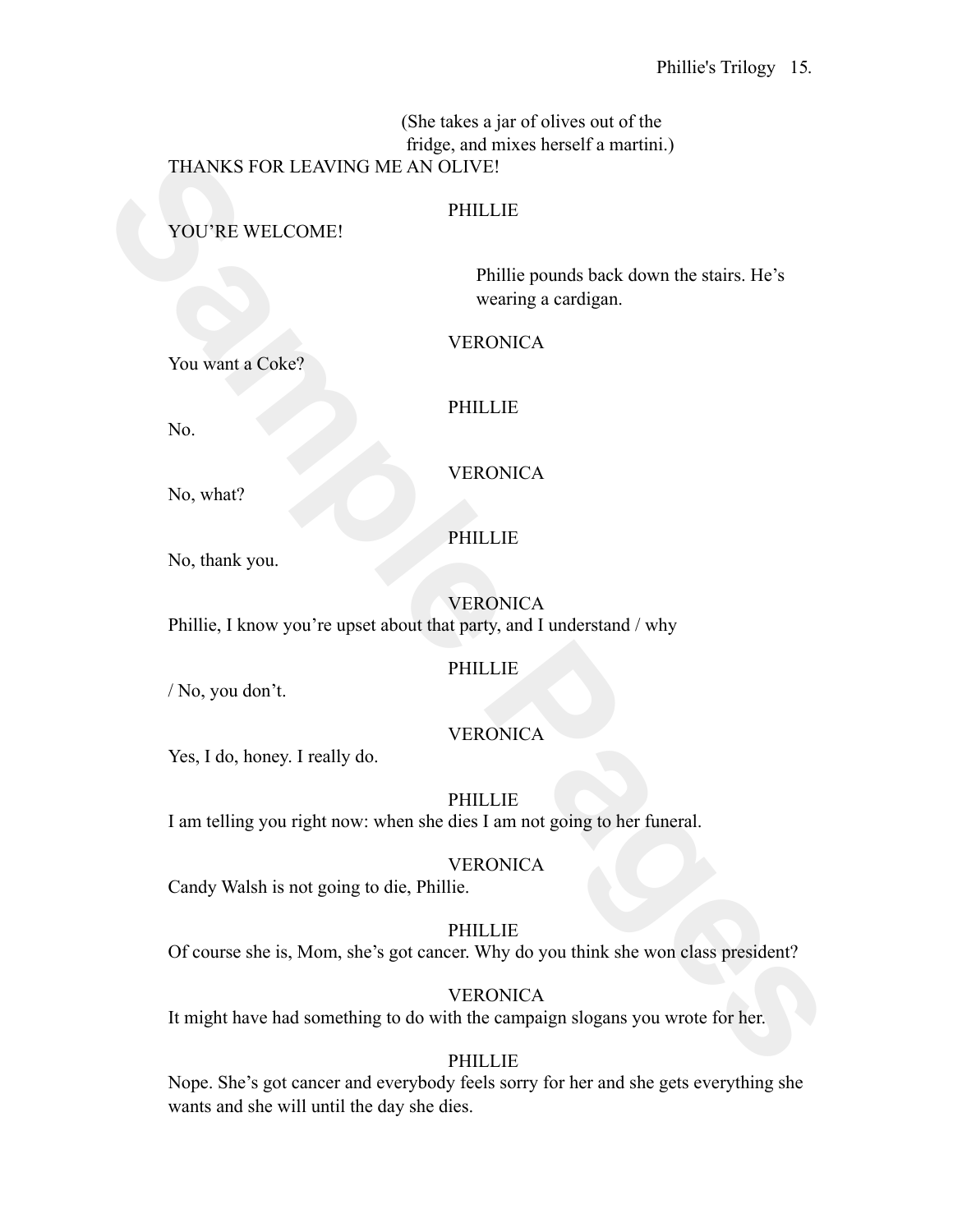Well, she's not going to die today.

**PHILLIE** She's a bitch. And I am not going to her funeral.

**VERONICA** So don't go to her funeral. But don't call her a bitch.

**PHILLIE** Why not? You call Mrs. Walsh a bitch all the time.

**VERONICA** If I talked to my mother the way you talk to me

VERONICA

PHILLIE

I wouldn't be alive today!

You wouldn't be alive today!

### PHILLIE

**Sample Permium School Control Control Control Control Control Control Control Control Control Control Control Control Control Control Control Control Control Control Control Control Control Control Control Control Control** I'm the only one in the WHOLE GODDAMN CLASS SHE DIDN'T INVITE TO HER GODDAMN PARTY!

### VERONICA

Watch your language! And you don't like anyone anyway!

### PHILLIE

THAT'S NOT THE POINT, MOM!

### **VERONICA**

I told you, Phillie, you have two choices: you can just show up, or forget it and I'll take you into the city to see whatever show or movie you want.

#### PHILLIE

*Any* movie?

### **VERONICA**

I am not taking you to see "The Exorcist!"

### PHILLIE

Then forget it. I don't want to go to the movies. I don't want to see a show. I don't want to go to that party. I just want / to

### **VERONICA**

/ Sit home and sulk. Fine. Be that way. Honest to God, Phillie, I don't know what I'm going to do with you. Why do you let those kids get under your skin like this?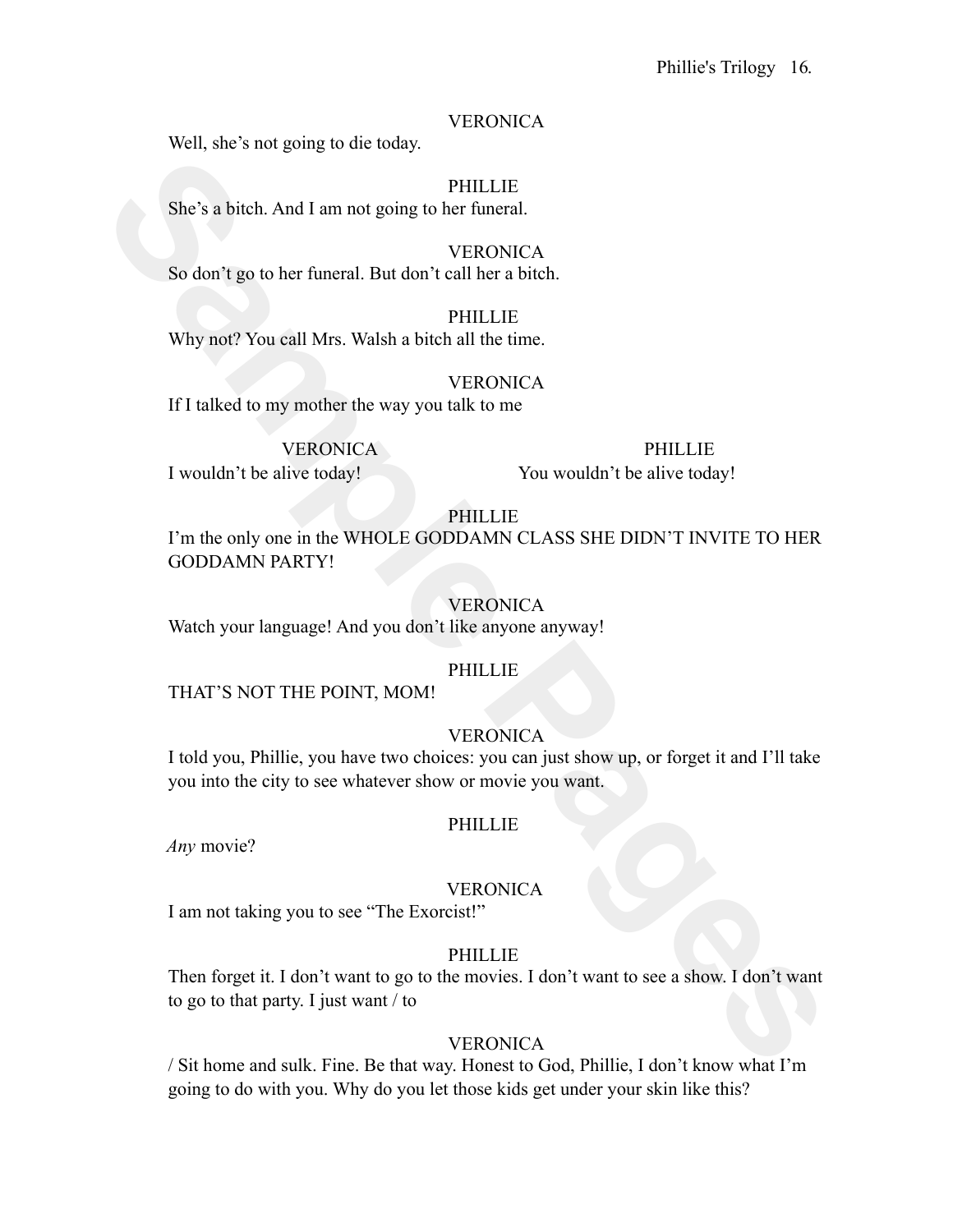### **PHILLIE**

They're all creeps. I am not going to graduation tomorrow either.

**VERONICA** You are going even if I have to drag you there and Krazy Glue your ass to the pew.

### **PHILLIE**

You wouldn't dare!

# **VERONICA**

Oh no? Try me.

# PHILLIE

You spent too much money on that graduation gown to ruin it with Krazy Glue.

# **VERONICA**

What the hell is wrong with you today? You've been a pain in the ass ever since you got home from school.

# PHILLIE

NOTHING!

# **VERONICA**

Sister Mary Dolores John didn't talk to you, did she?

### PHILLIE

NO! She hasn't spoken to me since I sma – since last year.

# **VERONICA**

Good. Look, honey, how can I help you if you don't tell me what's wrong?

#### **PHILLIE** (Turning the TV back on.)

It's time for Lucy.

# **VERONICA**

**Sample Page 12**<br> **SAMPLE PAGES**<br> **SAMPLE PAGES**<br> **SAMPLE PAGES**<br> **SAMPLE PAGES**<br> **SAMPLE PAGES**<br> **SAMPLE PAGES**<br> **SAMPLE PAGES**<br> **SAMPLE PAGES**<br> **SAMPLE PAGES**<br> **SAMPLE PAGES**<br> **SAMPLE PAGES**<br> **SAMPLE PAGES**<br> **SAMPLE PAGE** (Taking the remote away from him.) I am sick and tired of these reruns of reruns of shows you've seen a million times already! Now you are going to tell me what the hell is wrong / before I

# PHILLIE

/ I HATE IT HERE!

# **VERONICA**

I hate it here too, Phillie, but this is where your father wants to live so this is what you're stuck with until you're 18.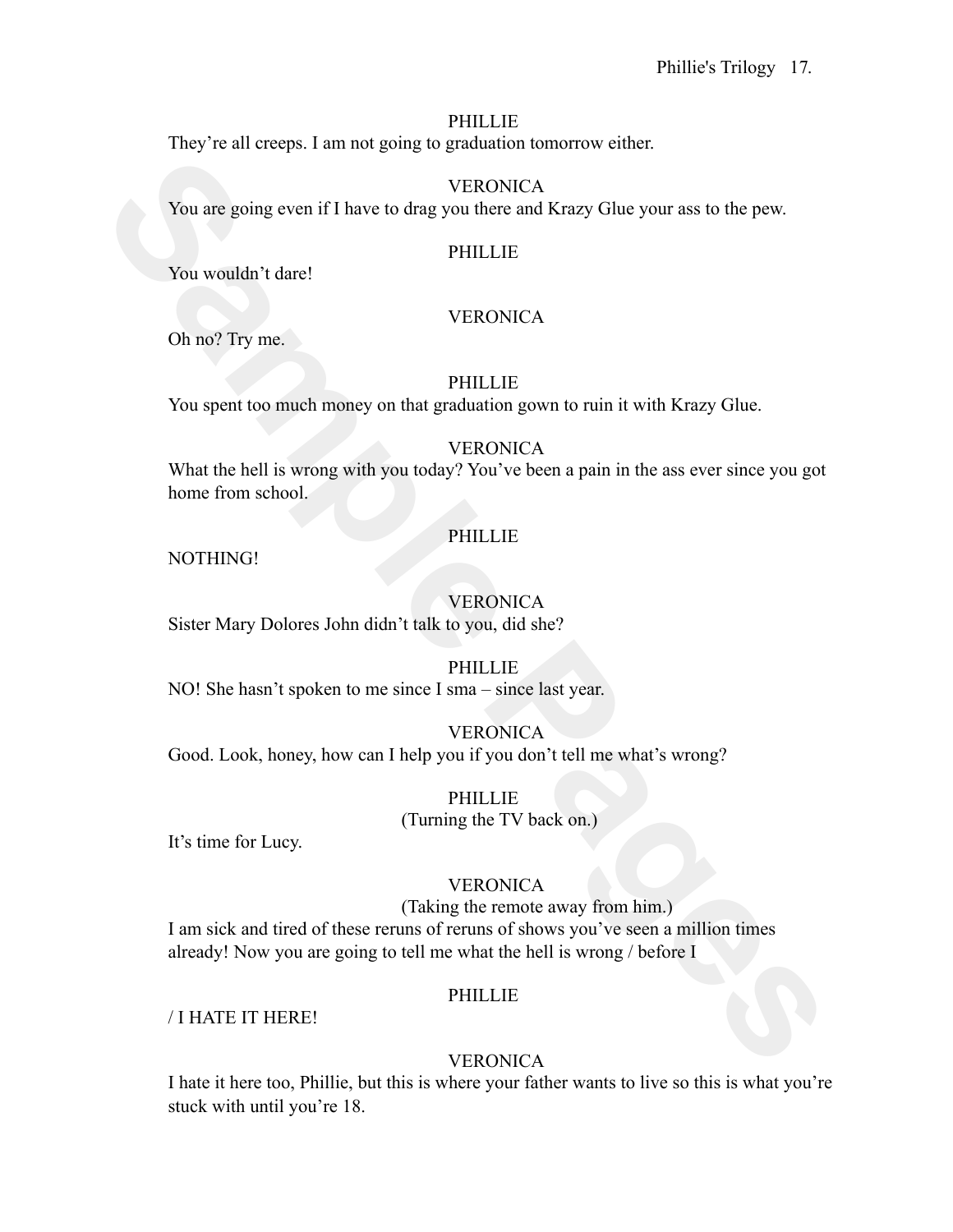#### PHILLIE

Then I am not going to St. Bartholomew's Boys High School.

#### **VERONICA**

Oh, yes you are. Your father's put too much money into that school so / you and Celia

#### PHILLIE

/ It's always about money with you. It's not like we're poor.

#### **VERONICA**

Yes, Phillie, we have money, but that doesn't mean I want to waste it! You are going to St. Bartholomew's for high school. It's been paid for. End of discussion.

#### PHILLIE

Then I'm going away to college.

#### **VERONICA**

Fine.

### PHILLIE

And after / that I'm going

### **VERONICA**

**SAMPLE CONCERN CONTENT CONTENT CONTENT**<br> **SAMPLE PROPERTION CONTENT CONTENT CONTENT CONTENT CONTENT OF THE USE OF THE CONTENT CONTENT CONTENT CONTENT CONTENT CONTENT CONTENT CONTENT CONTENT CONTENT CONTENT CONTENT CONTENT** / After that you can go to Timbuktu and do whatever you Goddamn please. I can't wait until we ship you off to Los Angeles next week and you're Celia's problem for the summer.

#### **PHILLIE**

You and me both, sweetheart!

### VERONICA

That's it! Get out of my sight before I...

Barbie knocks at the sliding door. She's lost a lot of weight but may still have a few more curves than Grace likes. Phillie lets her in.

#### PHILLIE

Hey.

## BARBIE

Hey. Hi, Mrs. McDougal. My Grandma Lena's here and mom wants to know if you can come over for dinner tonight? She said to call her.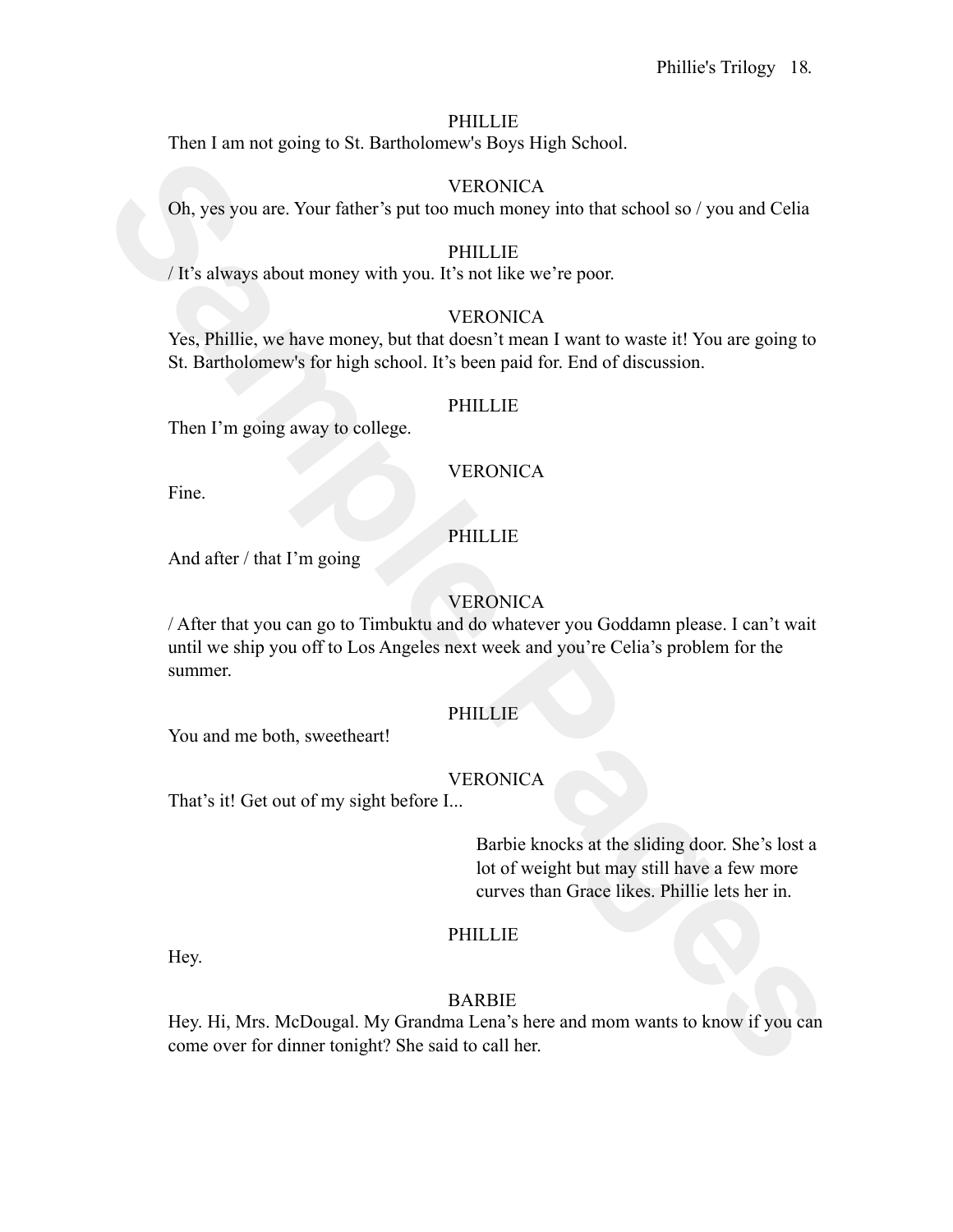Isn't that nice. Phillie?

## PHILLIE

I don't care.

(Veronica shoots him a look.)

Yes, I think that would be nice.

### **VERONICA**

I'm going say yes then. Damn, I keep telling your father we need an extension down here.

### PHILLIE

He said to just put one in, he doesn't care.

### VERONICA

He said no such thing!

## PHILLIE

**FHITLIE**<br> **Sample Pages**<br> **Sample Pages (Veronical shoots him a look.)**<br> **Sample Pages Sample Pages (Veronical shoots him a look.)**<br> **SAMPLE PAGES**<br> **SAMPLE PAGES**<br> **SAMPLE PAGES**<br> **SAMPLE PAGES**<br> **SAMPLE PAGES**<br> **SAMPLE** I heard him, he said "Do whatever you want, Veronica, it's fine with me." You just don't want to spend the money.

# VERONICA

Philip Michael McDougal! I swear to God, one of these days... When did you hear him say that? Phillie?

The phone rings.

### BARBIE

That's probably my mother.

# **VERONICA**

(Stomping up the stairs just like Phillie.)

We'll talk about this later, Philip.

### BARBIE

Ooh, she called you Philip Michael! You're in trouble now.

# PHILLIE

Yeah, I almost blew it.

### Barbie hops onto one of the banquettes.

## BARBIE

She still thinks these things hide water pipes?